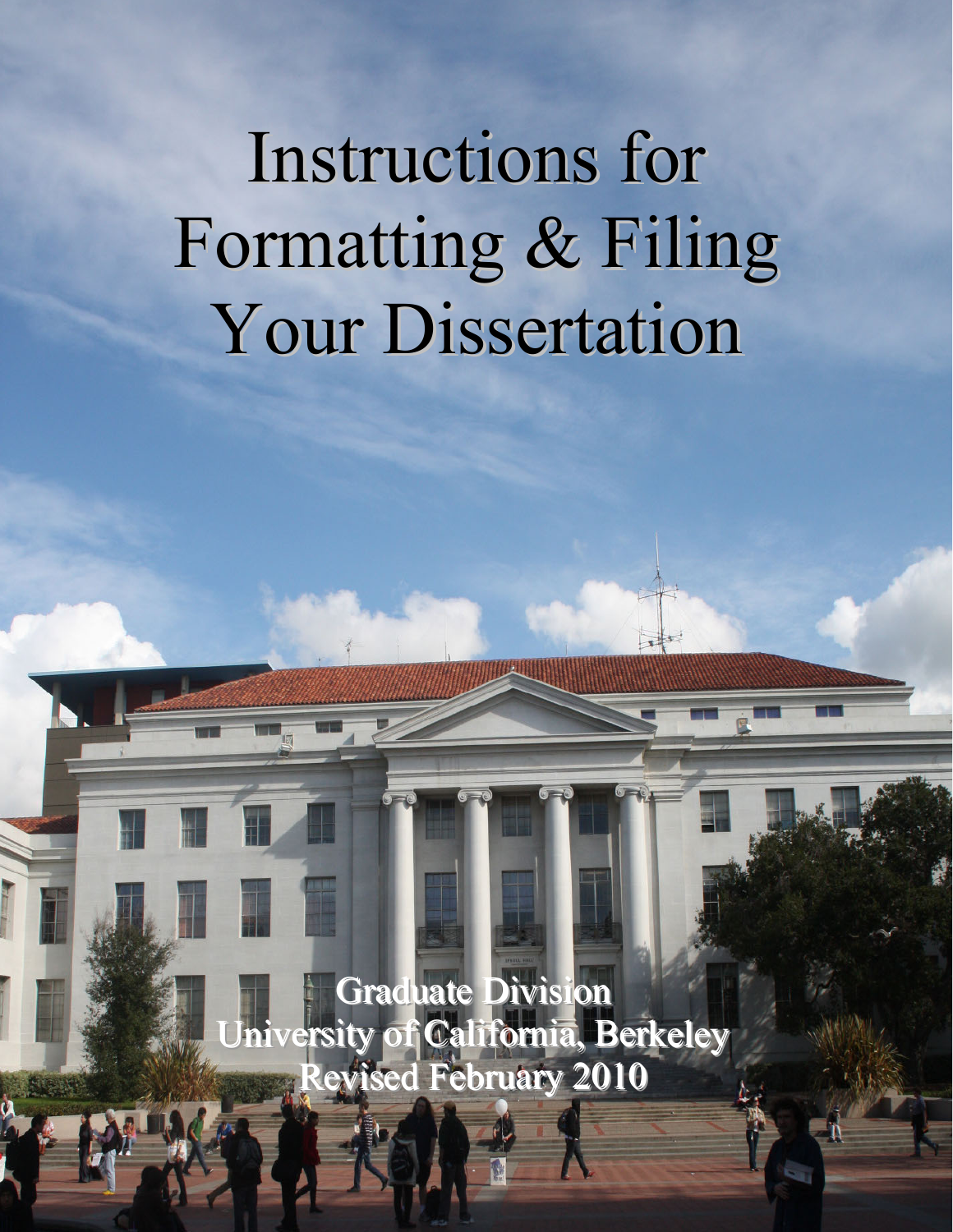| <b>BACKGROUND</b>                                                                                        | $\overline{\mathbf{3}}$ |
|----------------------------------------------------------------------------------------------------------|-------------------------|
| <b>RESEARCH PROTOCOLS</b>                                                                                | $\overline{\mathbf{3}}$ |
| <b>ELIGIBILITY</b>                                                                                       | $\mathbf{3}$            |
| <b>FORMATTING YOUR MANUSCRIPT</b>                                                                        | $\overline{\mathbf{4}}$ |
| ORGANIZING YOUR MANUSCRIPT                                                                               | 5                       |
| <b>SAMPLE PAGES</b>                                                                                      | 6                       |
| PROCEDURE FOR FILING YOUR DISSERTATION                                                                   | 10                      |
| <b>PERMISSION TO INCLUDE PREVIOUSLY PUBLISHED OR CO-AUTHORED</b><br><b>MATERIAL</b>                      | 11                      |
| WITHHOLDING YOUR DISSERTATION                                                                            | 13                      |
| <b>CHANGES TO A DISSERTATION AFTER FILING</b>                                                            | 13                      |
| DIPLOMA, TRANSCRIPT, AND CERTIFICATE OF COMPLETION                                                       | 13                      |
| <b>APPENDIX A: COMMON MISTAKES</b>                                                                       | 15                      |
| <b>APPENDIX B: MIXED MEDIA GUIDELINES</b>                                                                | 16                      |
| <b>APPENDIX C: TITLE PAGE VARIATIONS</b>                                                                 | 18                      |
| APPENDIX D: TEMPLATE FOR OBTAINING PERMISSION TO INCLUDE<br>PREVIOUSLY PUBLISHED OR CO-AUTHORED MATERIAL | 20                      |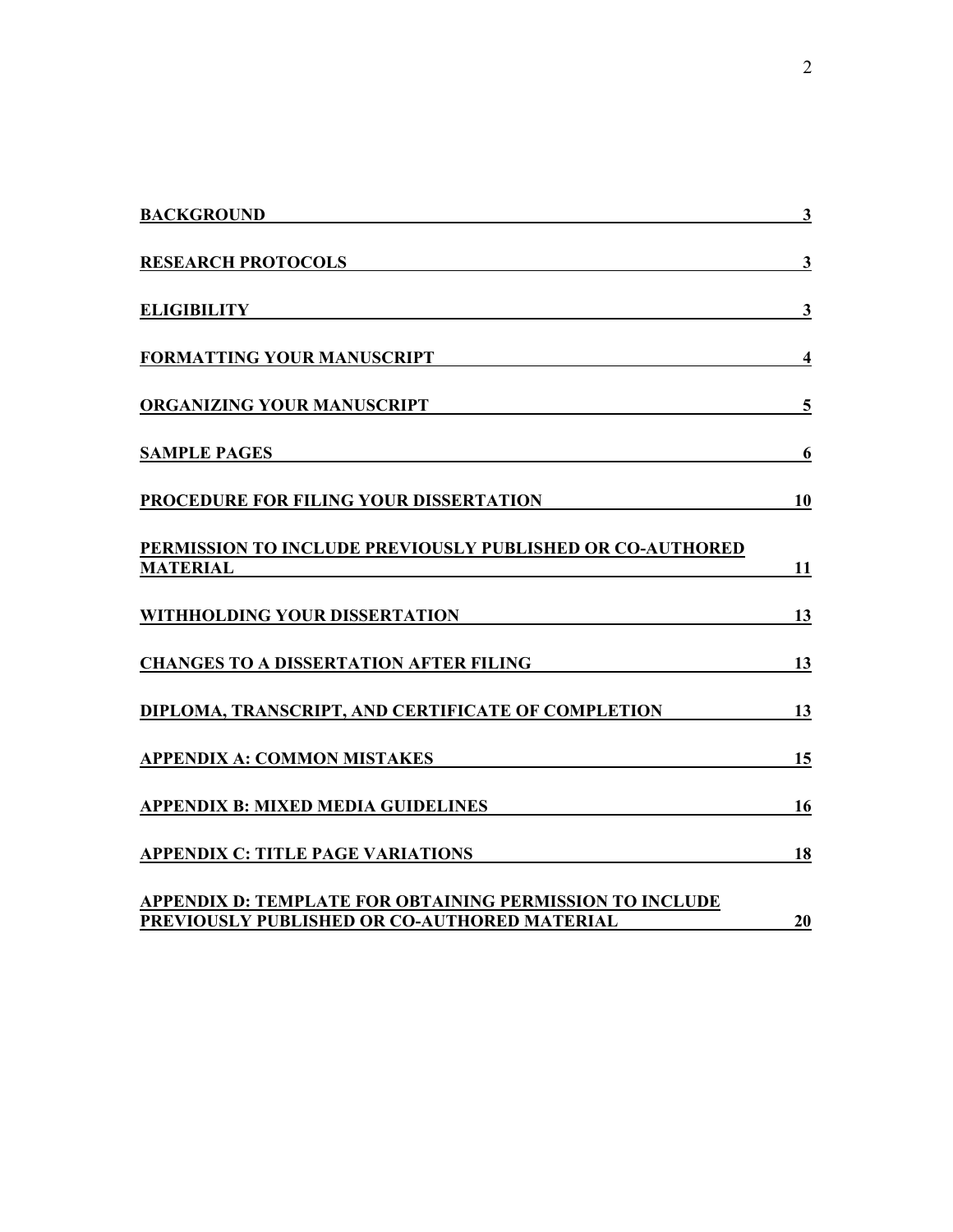# <span id="page-2-0"></span>**Background**

Filing your doctoral dissertation at the Graduate Division is one of the final steps leading to the award of your graduate degree. Your manuscript is a scholarly presentation of the results of the research you conducted. UC Berkeley upholds the tradition that you have an obligation to make your research available to other scholars. This is done when the Graduate Division submits your manuscript to the University Library and ProQuest's UMI Dissertation Publishing Service. Dissertations are withheld from the UC Berkeley Library and ProQuest/UMI by default for 2 years. However, you may request that your dissertation be forwarded as soon as the degrees have been awarded.

Your faculty committee supervises the intellectual content of your manuscript and your committee chair will guide you on the arrangement within the text and reference sections of your manuscript. Consult with your committee chair early in the preparation of your manuscript.

The specifications in the following pages were developed in consultation with University Library and based on the publication standards of ProQuest. These standards assure uniformity in the degree candidates' manuscripts to be archived in the University Library, and ensure as well the widest possible dissemination of student-authored knowledge.

# Research Protocols

If your research activities involve human or animal subjects, you must follow the guidelines and obtain an approved protocol **before you begin your research.**  Visit our Web site at http://www.grad.berkeley.edu/policies/degrees\_office.shtml or contact the Committee for the Protection of Human Subjects (http://cphs.berkeley.edu/ or 642-7461) or the Animal Care and Use Committee (http://www.acuc.berkeley.edu/ or 642-8855).

# **Eligibility**

To be eligible to file for your degree, you must be registered or on approved Filing Fee status for the semester in which you file. We encourage you to file your dissertation as early in the semester as you can and to come in person to our office to submit your supporting documents. If you cannot come to our office, it is helpful if you have a friend bring your documents. The deadline to file your dissertation in its final form is the last day of the semester for your degree to be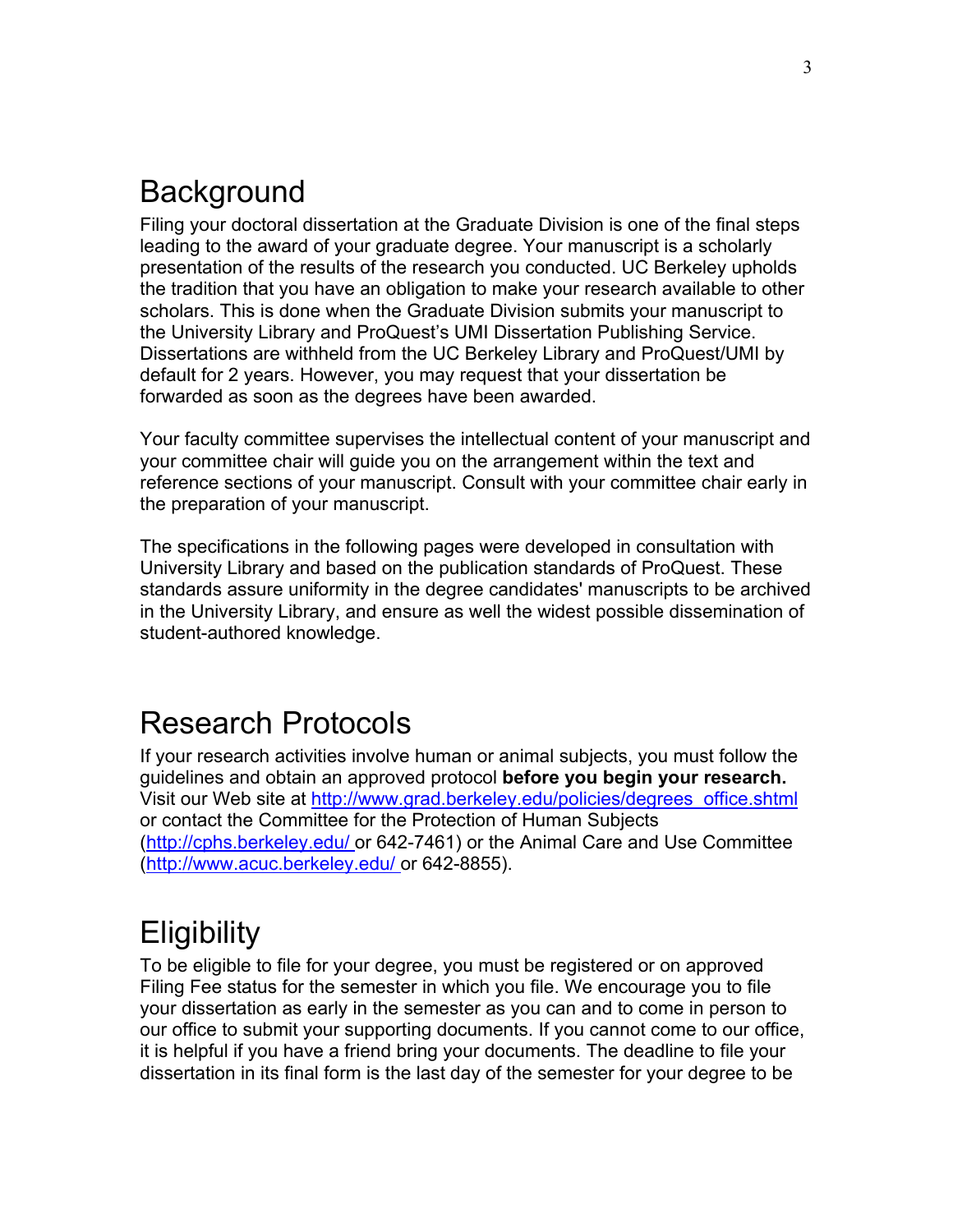<span id="page-3-0"></span>awarded as of that semester. If you file in the summer, you will have a December degree date.

# Formatting your Manuscript

All manuscripts must be submitted electronically in a traditional PDF format.

- **Page Size:** The standard for a document's page size is 8.5 x 11 inches. If compelling reasons exist to use a larger page size, you must contact the Graduate Division for prior approval.
- **Appearance & Typeface:** 
	- $\circ$  Basic manuscript text should be a non-italic type font and at a size of 12-point or larger. Whatever typeface and size you choose for the basic text, use it consistently throughout your entire manuscript. For footnotes, figures, captions, tables, charts, and graphs, a font size of 8-point or larger is to be used.
	- $\circ$  You may include color in your dissertation, but your basic manuscript text must be black.
	- o For quotations, words in a foreign language, occasional emphasis, book titles, captions, and footnotes, you may use italics. A font different from that used for your basic manuscript may be used for appendices, charts, drawings, graphs, and tables.
- **Pagination:** Your manuscript is composed of preliminary pages and the main body of text and references. Page numbers must be positioned either in the upper right corner, lower right corner, or the bottom center and must be at least  $\angle$ ¾ of an inch from the edges. The placement of the page numbers in your document must be consistent throughout.
	- o Do not count or number the title page, the approval (signature) page, or the copyright page.
	- $\circ$  The remaining preliminary pages may include a table of contents, a dedication, a list of figures, tables, symbols, illustrations, or photographs, a preface, your introduction, acknowledgments, and curriculum vitae. You must number these preliminary pages using **lower case Roman numerals** beginning with the number "i" and continue in sequence to the end of the preliminary pages (i, ii, iii, iv, v, etc.).
	- o Your abstract must have **Arabic numeral** page numbers. Start numbering your abstract with the number "1" and continue in sequence (1, 2, 3, etc.)
	- $\circ$  The main body of your text and your references also use Arabic numerals. Start the numbering of the main bodywith the number "1" and continue in sequence (1, 2, 3, etc.), numbering consecutively throughout the rest of the text, including illustrative materials, bibliography, and appendices.



*Careful!*  If you have any pages that are rotated to a landscape orientation, the page numbers still need to be in a consistent position throughout the document.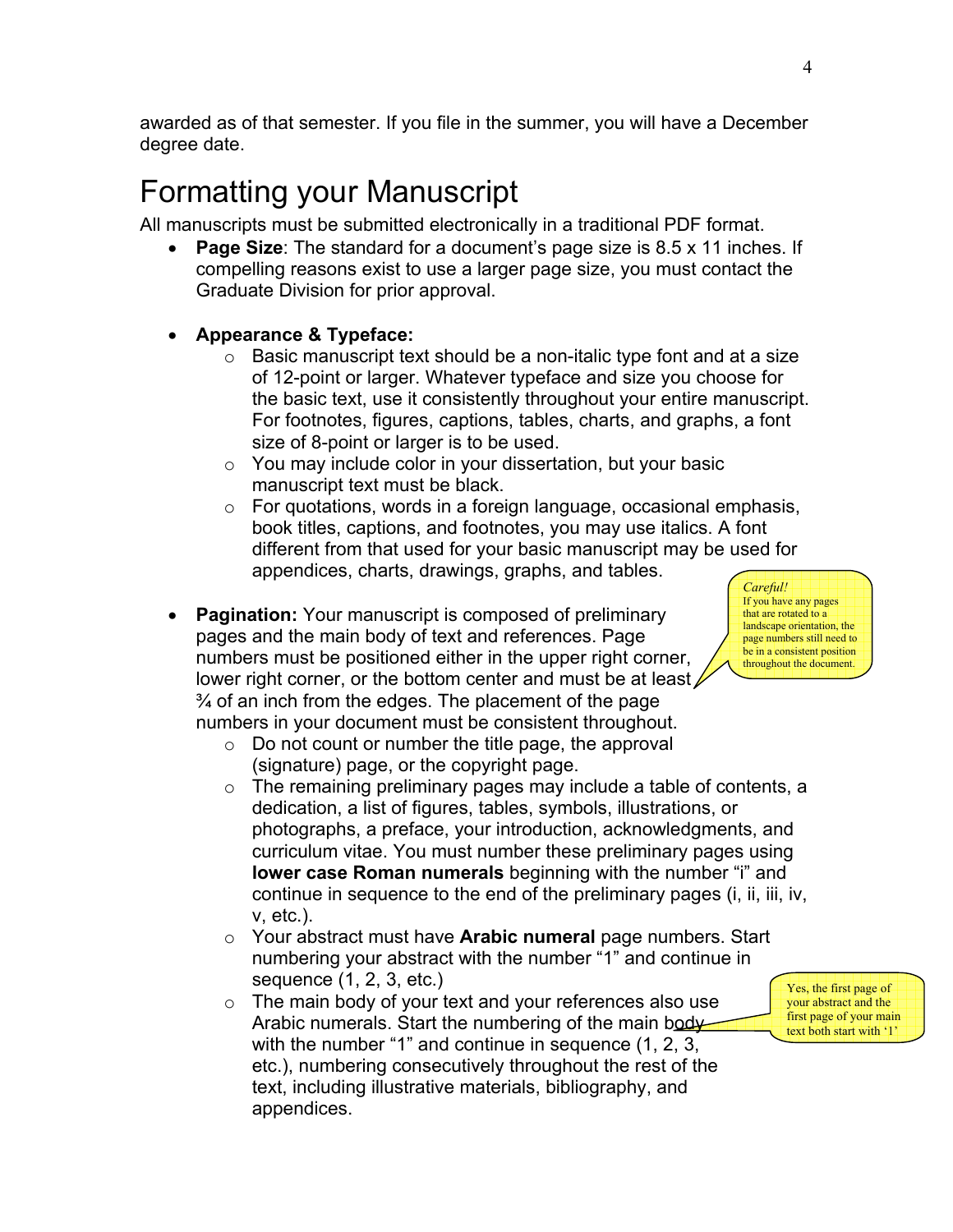- <span id="page-4-0"></span>• **Margins:** For the manuscript material, including headers, footers, tables, illustrations, and photographs, all margins must be at least 1 inch from the edges of the paper. Page numbers must be  $\frac{3}{4}$  of an inch from the edge.
- **Spacing:** Your manuscript should be single-spaced throughout, including the abstract, dedication, acknowledgements, and introduction.
- **Tables, charts, and graphs** may be presented horizontally or vertically and must fit within the required margins. Labels or symbols are preferred rather than colors for identifying lines on a graph.

You may choose to reduce the size of a page to fit within the required margins, but be sure that the resulting page is clear and legible.

• **Guidelines for Mixed Media:** please see Appendix B for details.

# Organizing your manuscript

The proper organization and page order for your manuscript is as follows:

- Title Page
- Copyright page or a blank page
- Abstract
- Optional preliminary pages such as:
	- o Dedication page
	- o Table of contents
	- $\circ$  List of figures, list of tables, list of symbols
	- o Preface or introduction
	- o Acknowledgements
	- o Curriculum Vitae
- Main text
- **References**
- Bibliography
- Appendices

Please do not include you're an approval/signature page in your electronic document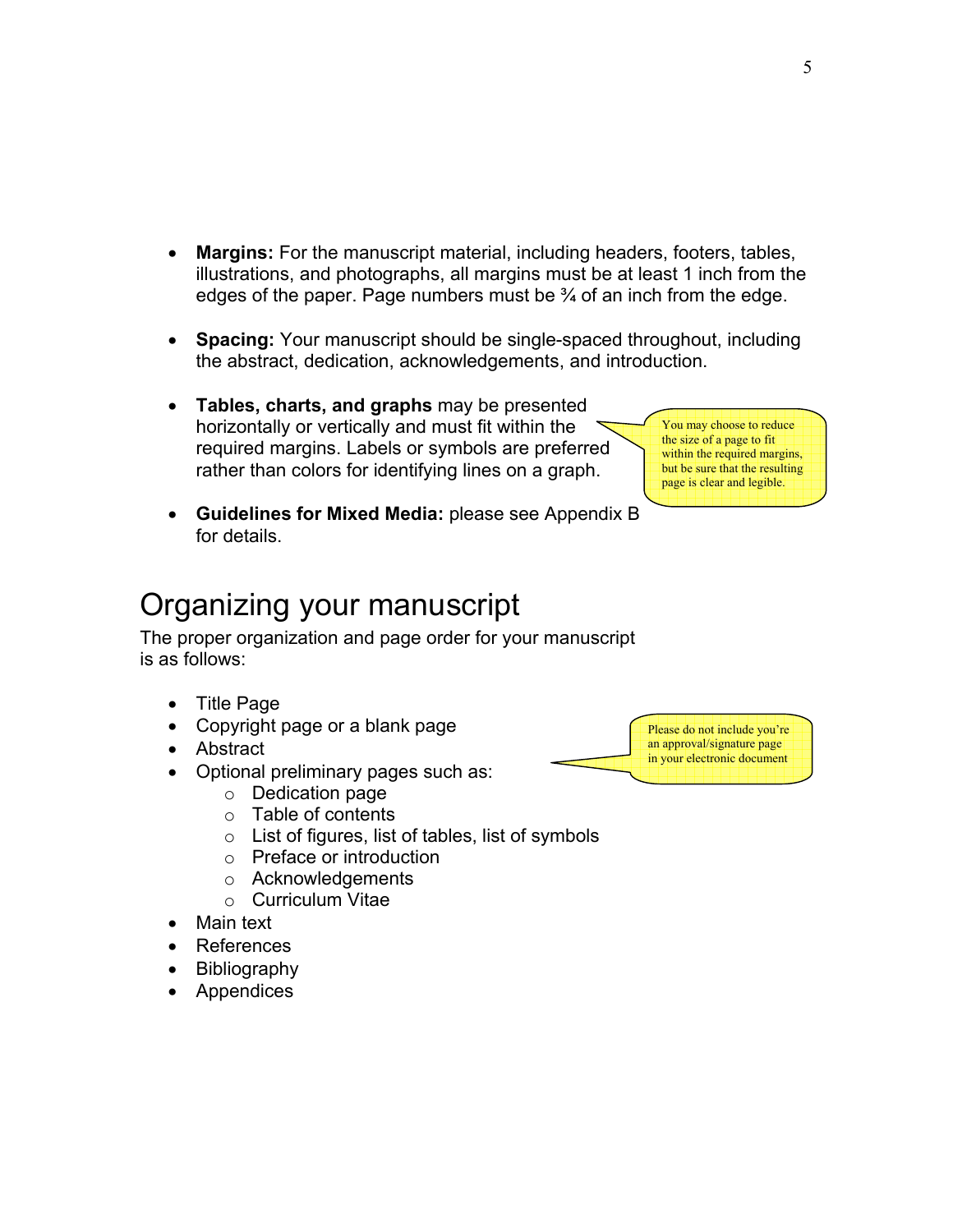# <span id="page-5-0"></span>Sample Pages

The pages that follow include sample versions of the title page, approval page, and signature page. *The caption bubbles are for your information only; please do not include them in your dissertation.* 

#### **Variations**

- If you are in a Joint Doctoral Degree Program, please consult Appendix C for the proper format.
- If you have a Designated Emphasis, it must be listed on your dissertation. Please consult Appendix C for the proper format.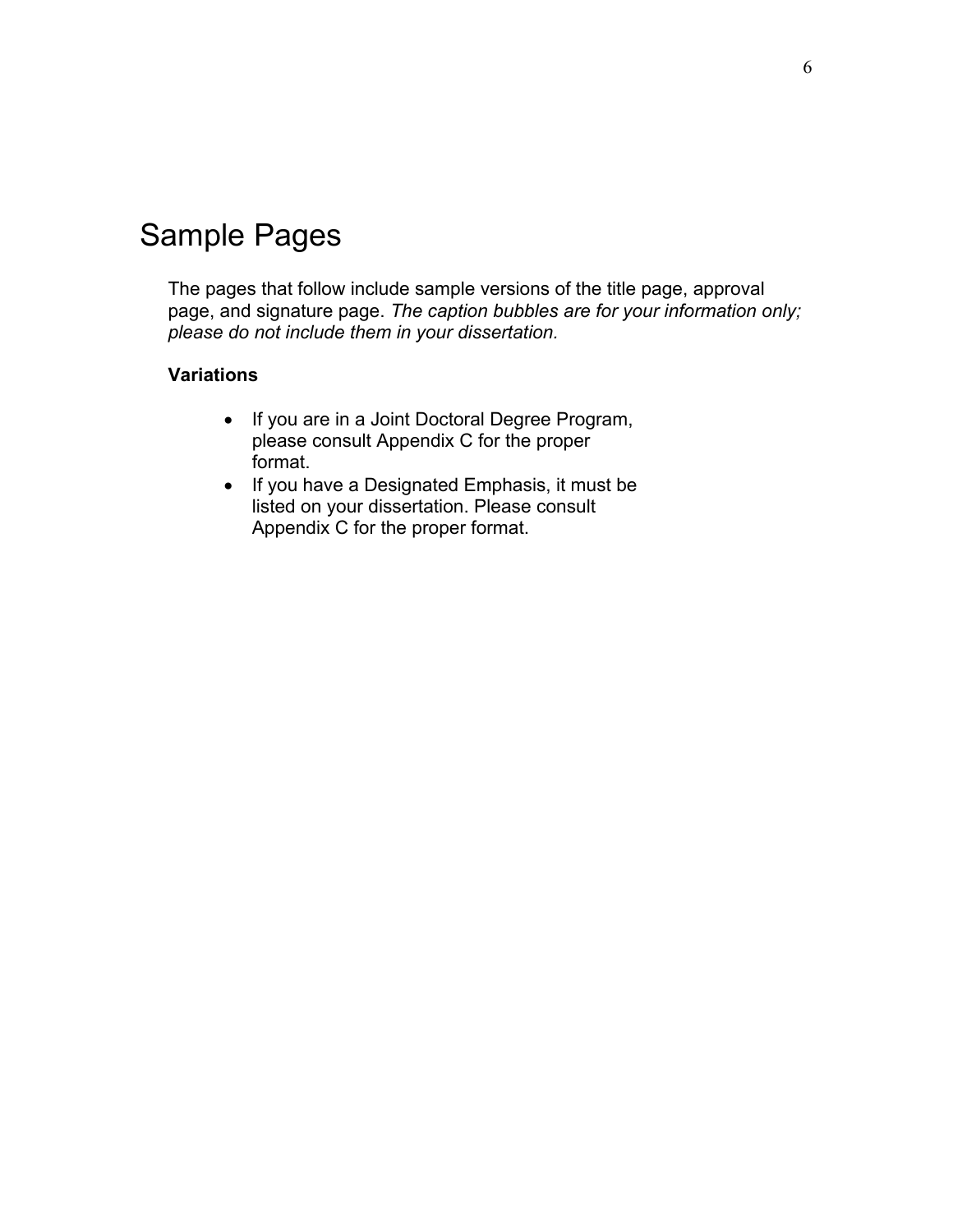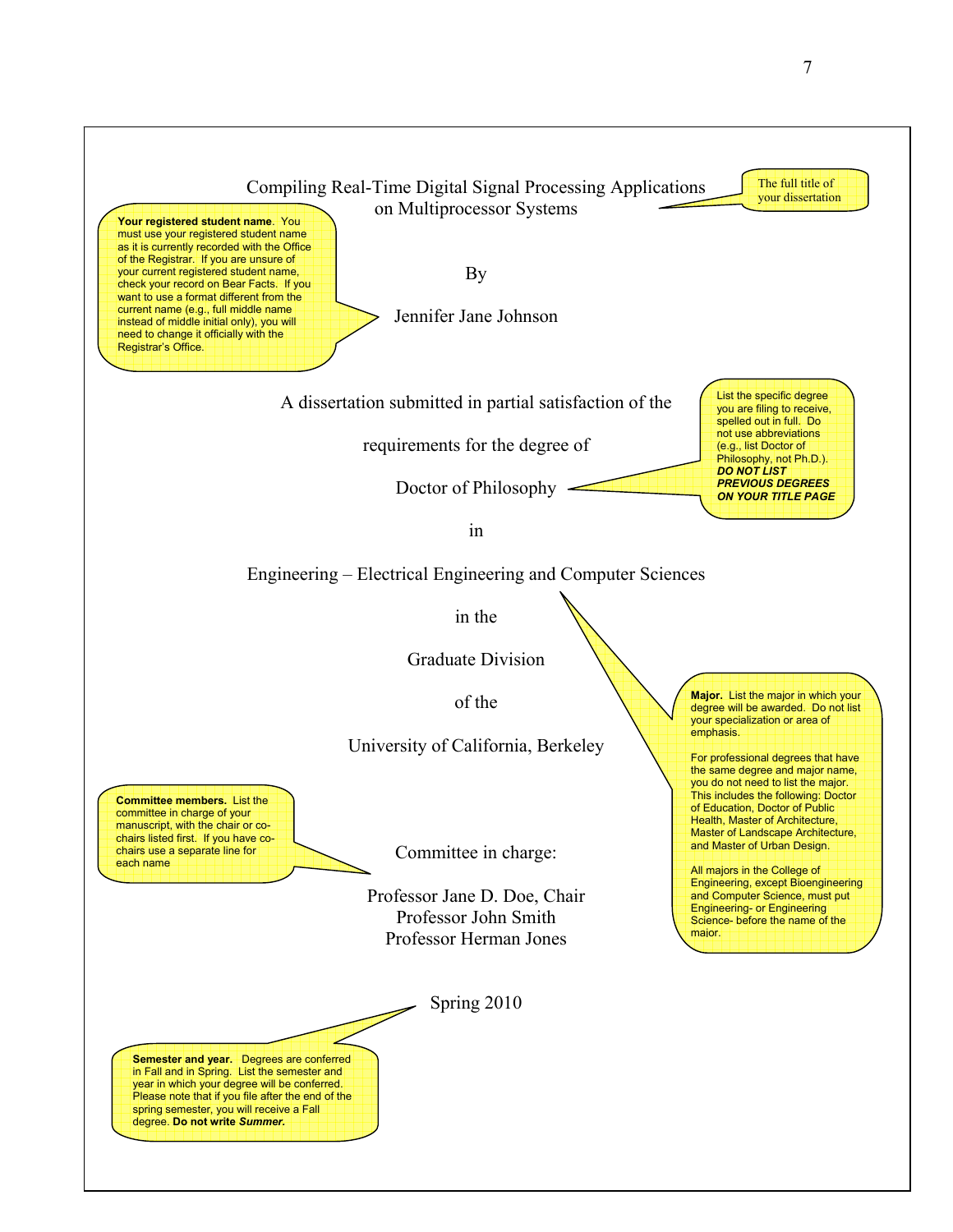| Chair                              |                                                                      |                                                                                                                      | Date |                                                |  |
|------------------------------------|----------------------------------------------------------------------|----------------------------------------------------------------------------------------------------------------------|------|------------------------------------------------|--|
|                                    |                                                                      | <u> 1989 - Johann John Stein, markin film ar yn y brenin y brenin y brenin y brenin y brenin y brenin y brenin y</u> | Date | <u> The Communication of the Communication</u> |  |
|                                    | <u> 1989 - Johann Barn, mars an t-Amerikaansk politiker (* 1958)</u> |                                                                                                                      | Date |                                                |  |
|                                    |                                                                      |                                                                                                                      |      |                                                |  |
|                                    |                                                                      |                                                                                                                      |      |                                                |  |
|                                    |                                                                      |                                                                                                                      |      |                                                |  |
| University of California, Berkeley |                                                                      |                                                                                                                      |      |                                                |  |
|                                    |                                                                      |                                                                                                                      |      |                                                |  |

 $\overline{\phantom{a}}$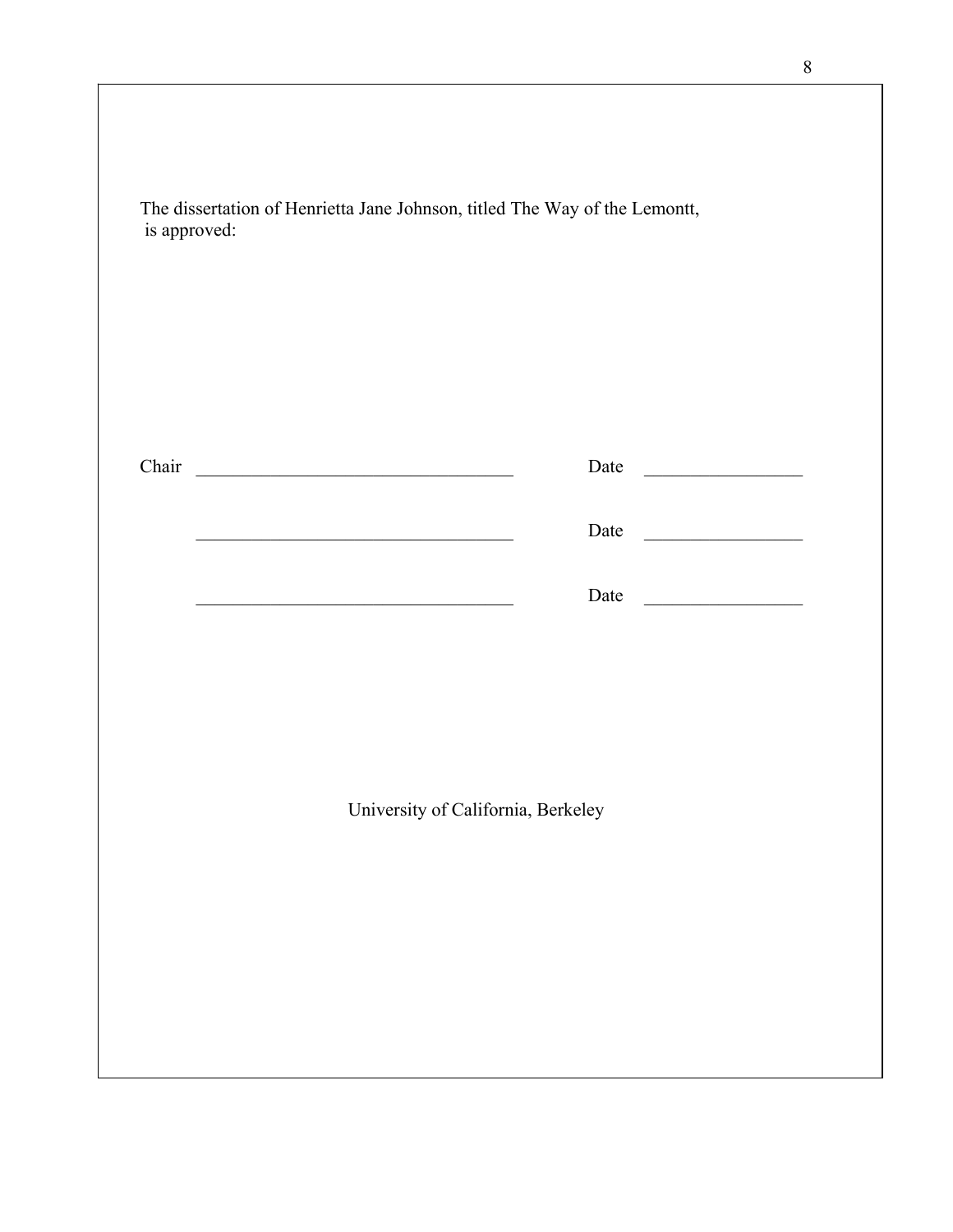#### Abstract

#### The Relationship of Newspaper Articles to Modern Culture

by

Jonathan Rhodes Doe

Doctor of Philosophy in Sociology

University of California, Berkeley

Professor Henrietta Johnson, Chair

Your abstract text here. Lorem ipsum dolor sit amet, consectetur adipiscing elit. Nullam sollicitudin ligula at sapien semper quis consectetur justo consequat. Mauris tristique vehicula tortor pellentesque auctor. Vivamus metus mauris, convallis sit amet mattis non, laoreet non lorem. Pellentesque a tempus lacus. Morbi suscipit porttitor tempor. Nulla facilisi. Morbi nunc erat, imperdiet eget dignissim ac, dictum quis nisl. Aenean viverra elit sit amet nulla ornare viverra. Vivamus fermentum, nunc in dignissim porta, nibh tellus viverra lacus, sed malesuada libero purus et velit. Praesent volutpat leo eu risus rutrum posuere. Etiam cursus ultrices enim. Suspendisse fringilla leo ut ligula dapibus ut consequat justo vehicula. Ut vulputate, justo in condimentum molestie, orci arcu posuere urna, vel laoreet augue magna vel tortor. Fusce ut ante lorem, quis dignissim purus. Nam eget ligula quis sapien scelerisque elementum. Quisque congue tempus ligula, id consectetur mi congue viverra.

Proin sed justo non odio vehicula malesuada ut ut nisi. Curabitur metus neque, aliquam in pulvinar nec, condimentum et lectus. Morbi pharetra cursus orci, sed adipiscing mi rhoncus id. Praesent tempus vestibulum magna nec scelerisque. Etiam vel enim eu sapien blandit venenatis. Aliquam at ligula id turpis facilisis ultrices. Nam vestibulum blandit tincidunt. Aenean nec augue nec felis facilisis luctus ut vitae ligula. Fusce sit amet nunc quis elit interdum ornare. Cras sed orci lectus, sit amet sollicitudin arcu. Fusce cursus sollicitudin orci et cursus.

Phasellus sit amet leo felis. Aliquam scelerisque turpis et felis accumsan congue. Vestibulum varius luctus ante, eleifend fermentum est tempor vitae. Suspendisse vitae lorem id leo porta lacinia. Mauris dignissim magna quis elit pulvinar sodales. Vestibulum sit amet enim in quam pretium congue. Nam vestibulum sollicitudin enim, condimentum congue leo commodo in. Donec id mauris eget metus suscipit accumsan a at sapien. Suspendisse pellentesque sagittis velit vitae ullamcorper. Nulla vitae risus in risus tincidunt ornare. Cum sociis natoque penatibus et magnis dis parturient montes, nascetur ridiculus mus. Etiam leo mi, pretium lobortis volutpat eu, vestibulum nec risus.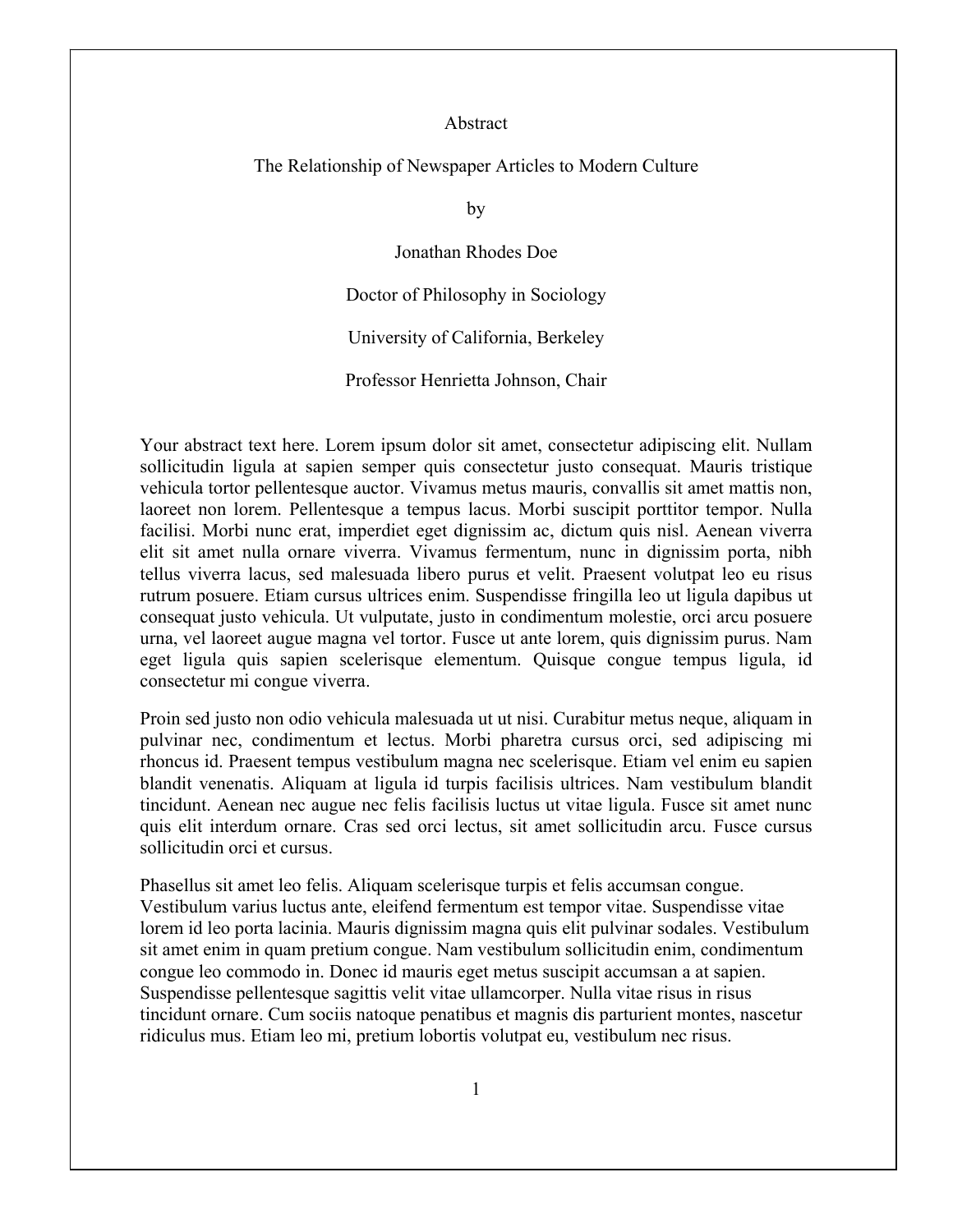# <span id="page-9-0"></span>Procedure for filing your dissertation

After you have written your dissertation, [formatted it correctly,](#page-3-0) [assembled the](#page-4-0)  [pages into the correct organization](#page-4-0), and obtained your signatures, you are ready to file it with UC Berkeley's Graduate Division.

- Step 1: Convert your dissertation in to a standard PDF file.
- Step 2: Upload your PDF to ProQuest/UMI [\(http://www.etdadmin.com\)](http://www.etdadmin.com/) Follow the instructions on the site.
- Step 3: When you have successfully submitted the document, a message will be sent to the Graduate Degrees Office to review it on-line. After Degrees staff has reviewed it you will either receive a message that the manuscript has been accepted or that you need to make further changes.
	- If you need to make more changes, you will need to edit your manuscript, create a new PDF, and resubmit it to ProQuest. Degrees staff will then need to review it again.
	- An email approval will be sent to you once the manuscript is accepted.
- Step 4: Submit the following final documents to the Graduate Degrees Office at 318 Sproul Hall.
	- Your signed approval page
	- A copy of the approval letter for your study protocol from the Committee for Protection of Human Subjects, or the Animal Care and Use Committee if your research involved human or animal subjects.
	- Completed Survey of Doctoral Students' Opinions [http://www.grad.berkeley.edu/policies/pdf/doctoral\\_survey.pdf](http://www.grad.berkeley.edu/policies/pdf/doctoral_survey.pdf)
	- Completed Survey of Earned Doctorates <http://www.norc.uchicago.edu/issues/docdata.htm>
	- Dissertation Release Form [http://www.grad.berkeley.edu/policies/pdf/dissertation\\_release.pdf](http://www.grad.berkeley.edu/policies/pdf/dissertation_release.pdf)

#### *A Note on Deadlines*

The Graduate Degrees Office needs at least 3 working days to review your electronic submission. You can bring your final documents to 318 Sproul Hall at any time. However, we can not provide a receipt of filing until your dissertation has been reviewed and accepted.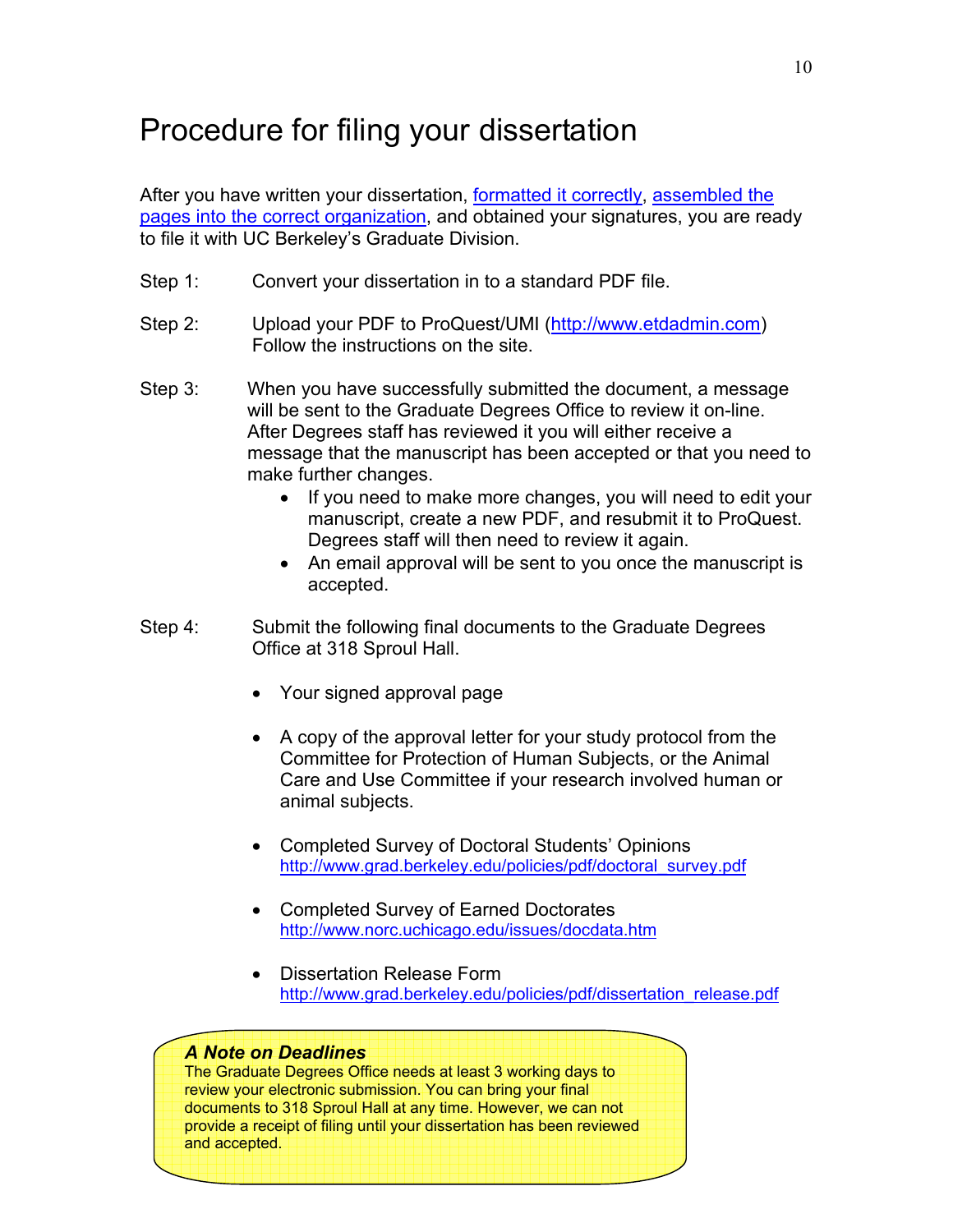## <span id="page-10-0"></span>Copyright Permissions

## **Permission to Include Previously Published or Co-Authored Material**

If you plan more than incidental use of your own previously published or coauthored material in your dissertation or thesis—a practice common in the sciences and engineering and sometimes followed in other fields—you must request permission to do so from the Dean of the Graduate Division, at least two to three weeks prior to filing.

Ask your dissertation chair to review the material and to determine whether your work is comparable to all or part of a dissertation or thesis carried out under the supervision of a member of the Berkeley faculty. If your chair determines that is the case, the chair must write a letter of endorsement that is sent, with a copy of the previously published or co-authored material, to the Graduate Division, Graduate Services: Degrees, 318 Sproul Hall. If the material was co-authored, you must also obtain statements from each co-author granting you permission to use and reproduce the material as part of your dissertation. Emails giving permission will be accepted. If the Dean has doubts about the appropriateness or the amount of material to be used, the Dean will refer the request to the Administrative Committee of the Graduate Council for a decision. Requests to use work done prior to graduate enrollment at Berkeley will not be considered.

Please see Appendix D for a template letter that should be used.

If inclusion of previously published, co-authored material is approved, the published material must be incorporated into a larger argument that binds together the whole dissertation or thesis. The common thread linking various parts of the research, represented by individual papers, must be made explicit, and you must join the papers into a coherent unit. You are required to prepare introductory, transitional, and concluding sections. As a matter of courtesy, give credit to the publisher.

#### **Use of Copyrighted, Previously Published Material**

The shelving of your manuscript in the University Library, and, for dissertations, the availability of the manuscript from UMI (ProQuest) Dissertation Publishing, constitutes a form of publication. Because of this, it is your responsibility to obtain permission to include copyrighted material in your manuscript. This includes most journal articles and books, unless you are the owner of the copyright. The agreement form you sign with ProQuest specifically absolves it of any such responsibility.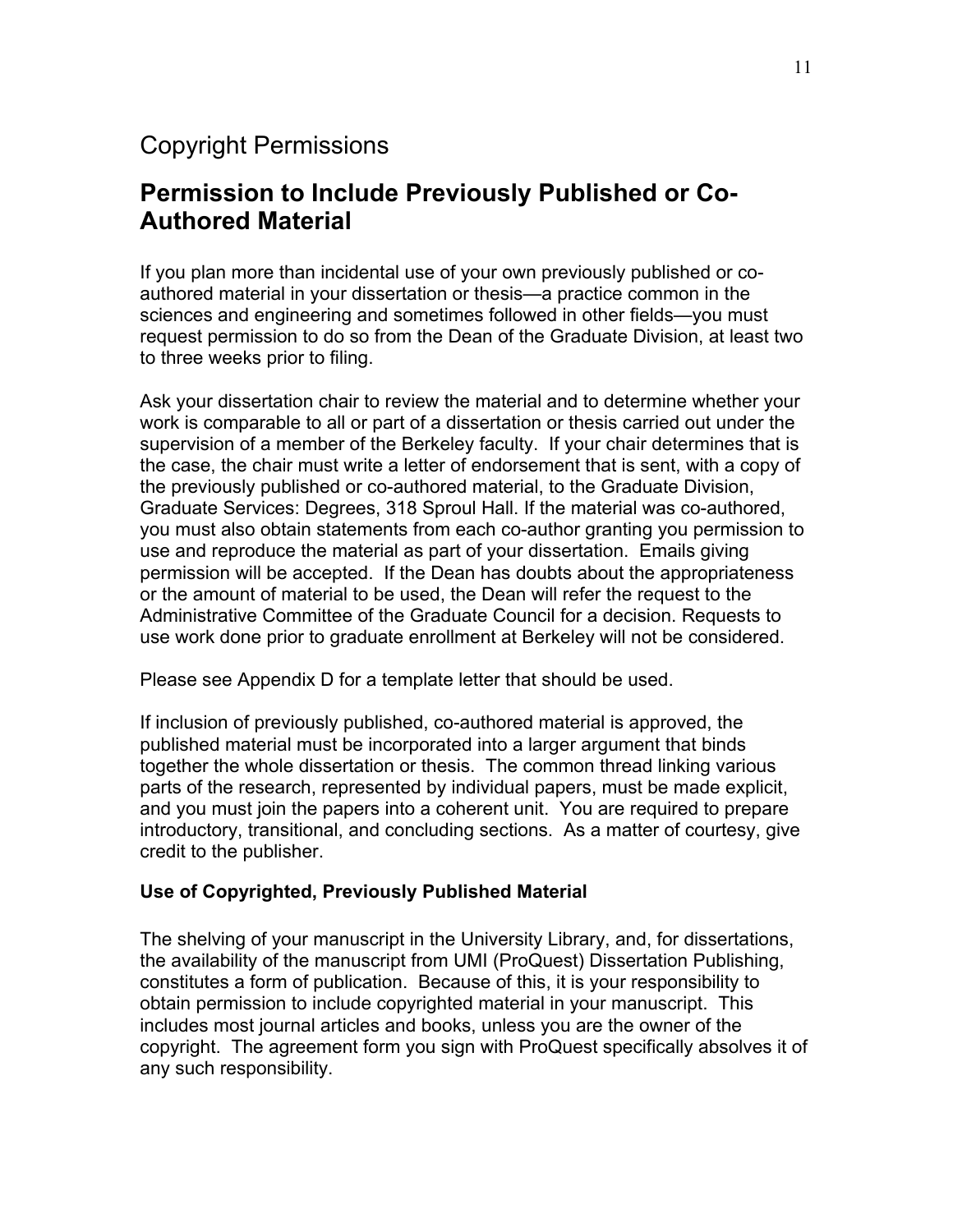Use of copyrighted works in your dissertation without securing permission and without paying royalties is permissible only when the circumstances amount to what the law calls "fair use." This doctrine of fair use has been codified in section 107 of the copyright act [\(title 17, U.S. Code](http://www.copyright.gov/title17/92chap1.html#107)). Section 107 contains a list of the various purposes for which the reproduction of a particular work may be considered "fair," such as criticism, comment, news reporting, teaching, scholarship, and research.

The Library of Congress Web site [\(http://www.copyright.gov/fls/fl102.html](http://www.copyright.gov/fls/fl102.html)) states that Section 107 also sets out four factors to be considered in determining whether or not a particular use is fair:

- 1. the purpose and character of the use, including whether such use is of commercial nature or is for nonprofit educational purposes;
- 2. the nature of the copyrighted work;
- 3. amount and substantiality of the portion used in relation to the copyrighted work as a whole; and
- 4. the effect of the use upon the potential market for or value of the copyrighted work.

Instances of quotations that exceed fair use require permission of the copyright owner.

A statement from the copyright owner giving you permission to use the material must be submitted with the dissertation. This permission letter must state that the copyright owner is aware that ProQuest may supply single copies upon request and may proceed under the contract on the agreement form. This statement should be attached to the ProQuest form. Once your dissertation reaches ProQuest offices, staff members prepare it for publication and identify substantial uses of copyrighted materials that may need permission. You may contact ProQuest to inquire about any aspect of the review and the possible need for copyright permissions at (800) 521-0600, ext. 7020.

Inclusion of Publishable Papers or Article-Length Essays

Publishable papers and article-length essays arising from your research project are acceptable only if you incorporate that text into a larger argument that binds together the whole dissertation or thesis. Include introductory, transitional, and concluding sections with the papers or essays.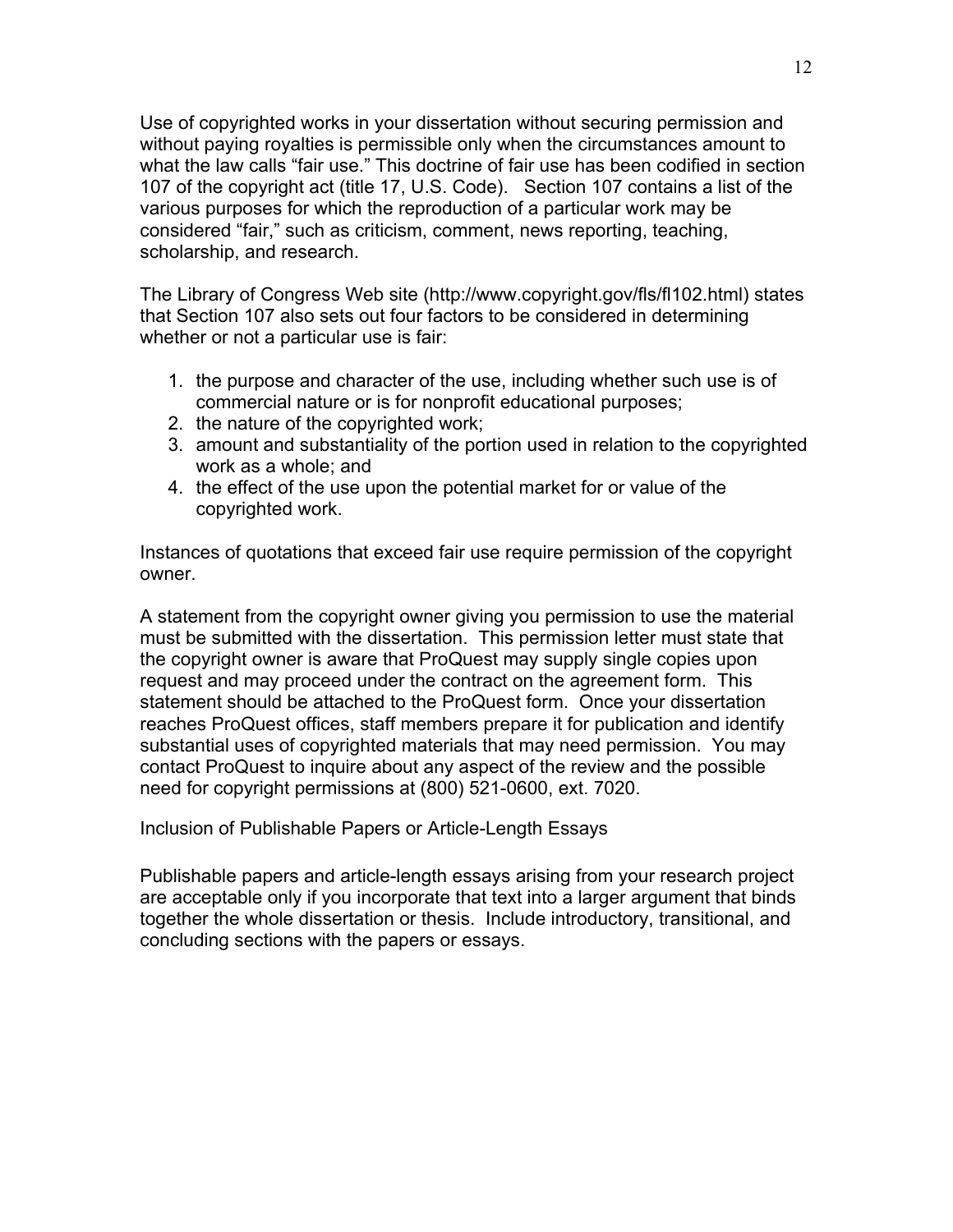## <span id="page-12-0"></span>**Withholding Your Dissertation**

Occasionally, there are circumstances in which you prefer that your dissertation not be published immediately. Such circumstances may include the disclosure of patentable rights in the work before a patent can be granted, similar disclosures detrimental to the rights of the author, or disclosures of facts about persons or institutions before professional ethics would permit.

The Dean of the Graduate Division may permit the dissertation to be held without shelving for a specified and limited period of time beyond the default, under substantiated circumstances of the kind indicated and with the endorsement of and an explanatory letter from the chair of the dissertation committee. If you need to request that your manuscript be withheld, please consult with the chair of your committee, and have him or her submit a letter requesting this well before you file for your degree. The memo should be addressed to Associate Dean Joseph J. Duggan and sent to Graduate Services: Degrees, 318 Sproul Hall.

## **Changes to a Dissertation After Filing**

Changes are normally not allowed after a manuscript has been filed. In exceptional circumstances, changes may be requested by having the chair of your dissertation committee submit a memo to Associate Dean Joseph J. Duggan, and sent to Graduate Services: Degrees, 318 Sproul Hall. The memo must describe in detail the specific changes requested and must justify the reason for the request. If the request is approved, the changes must be made prior to the official awarding of the degree. Once your degree has been awarded, you may not make changes to the manuscript.

After your dissertation is accepted by Graduate Services: Degrees, it is held here until the official awarding of the degree by the Academic Senate has occurred. This occurs approximately two months after the end of the term. After the degree has officially been awarded, the manuscripts transmitted to the University Library and to ProQuest Dissertations Publishing.

## **Diploma, Transcript, and Certificate of Completion**

*Posting the Degree to Your Transcript* 

Your degree will be posted to your transcript approximately 10 weeks after the conferral date of your degree. You can order a transcript from the Office of the Registrar [\(http://registrar.berkeley.edu/Records/transcripts.html\)](http://registrar.berkeley.edu/Records/transcripts.html). *Diploma*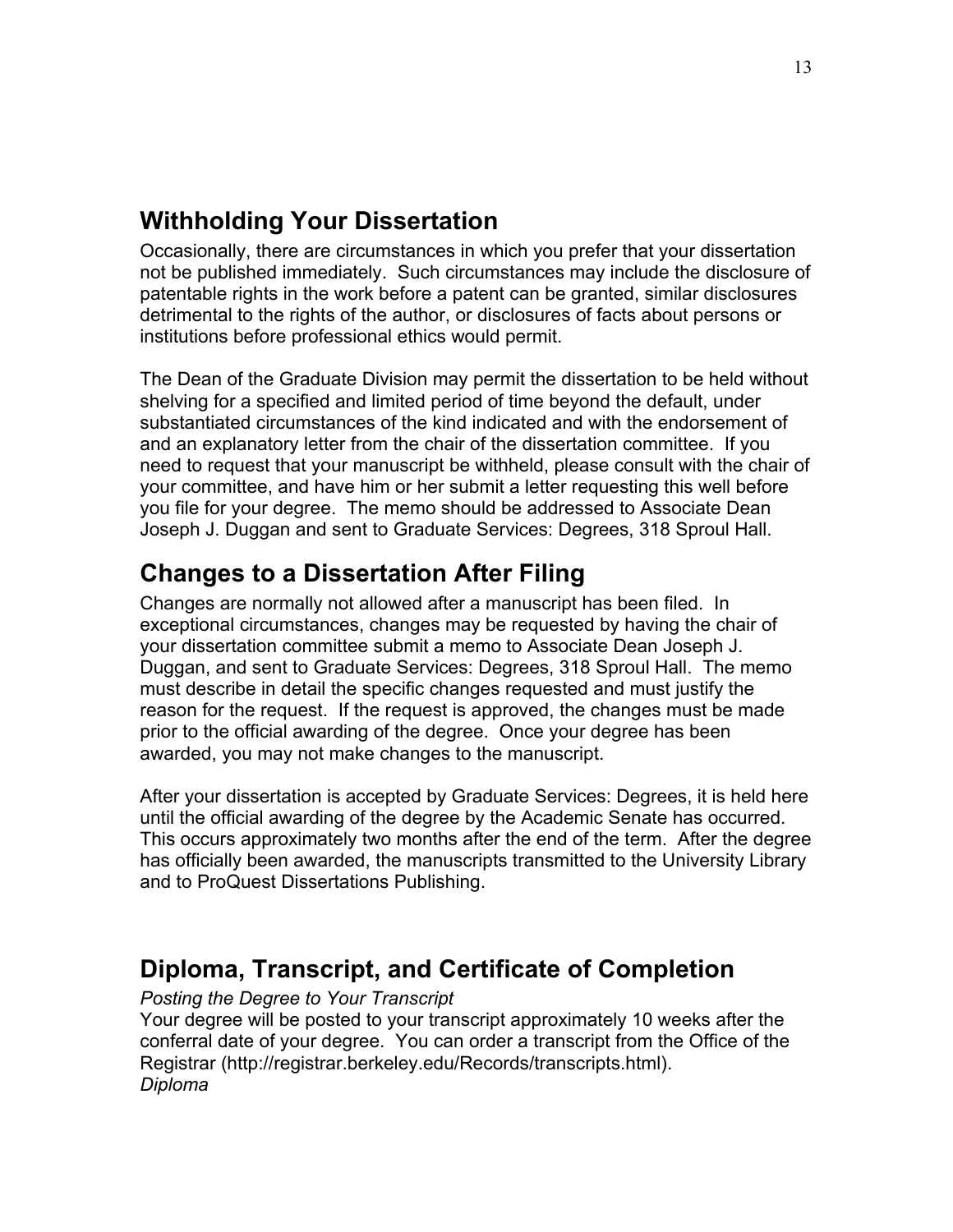Your diploma will be available from the Office of the Registrar approximately 4 months after the conferral date of your degree. For more information on obtaining your diploma, visit the Registrar's Web site (<http://registrar.berkeley.edu/Records/diplomas.html>). You can obtain your diploma in person at the Office of the Registrar, 120 Sproul Hall, or submit a form and pay the current mailing fees to have it mailed to you.

Unclaimed diplomas are retained for a period of five (5) years only, after which they are destroyed.

#### **Certificate of Completion**

If you require evidence that you have completed your degree requirements prior to the degree being posted to your transcript, complete a "Request a Certificate of Completion" form

([http://www.grad.berkeley.edu/policies/pdf/certificate\\_completion.pdf](http://www.grad.berkeley.edu/policies/pdf/certificate_completion.pdf)) and submit it to Graduate Services: Degrees, 318 Sproul Hall #5900, Graduate Division, UC Berkeley, Berkeley, CA 94720-5900. FAX:

Please note that we will not issue a Certificate of Completion after the degree has been posted to your transcript.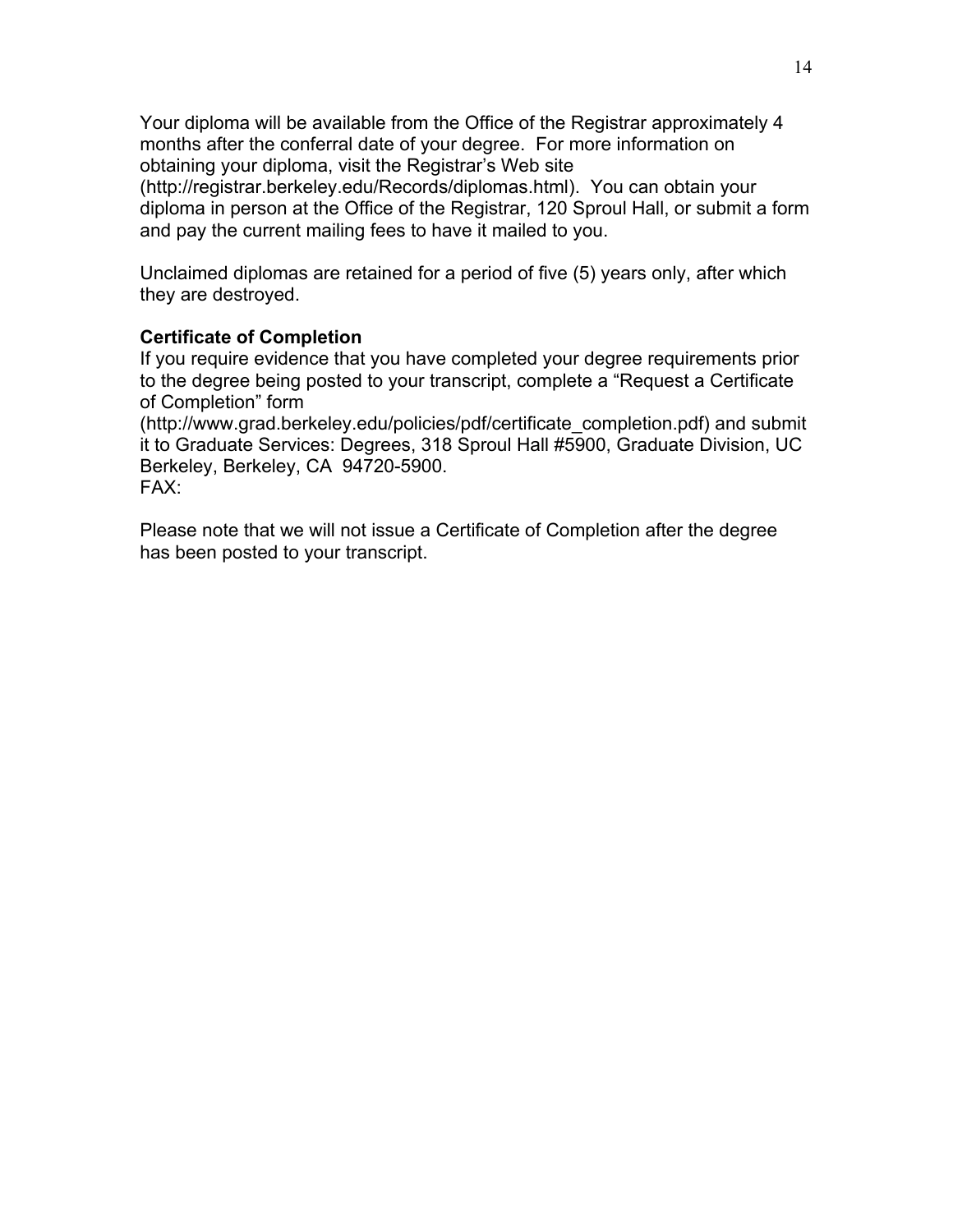## <span id="page-14-0"></span>**Appendix A: Common Mistakes**

- Using a different name than that which is officially recognized on by UC Berkeley (i.e. the name on your transcript, and Bearfacts). For example, using only a middle initial when your record shows a full middle name.
- Page numbers Read the section on pagination carefully. Many students do not paginate their document correctly.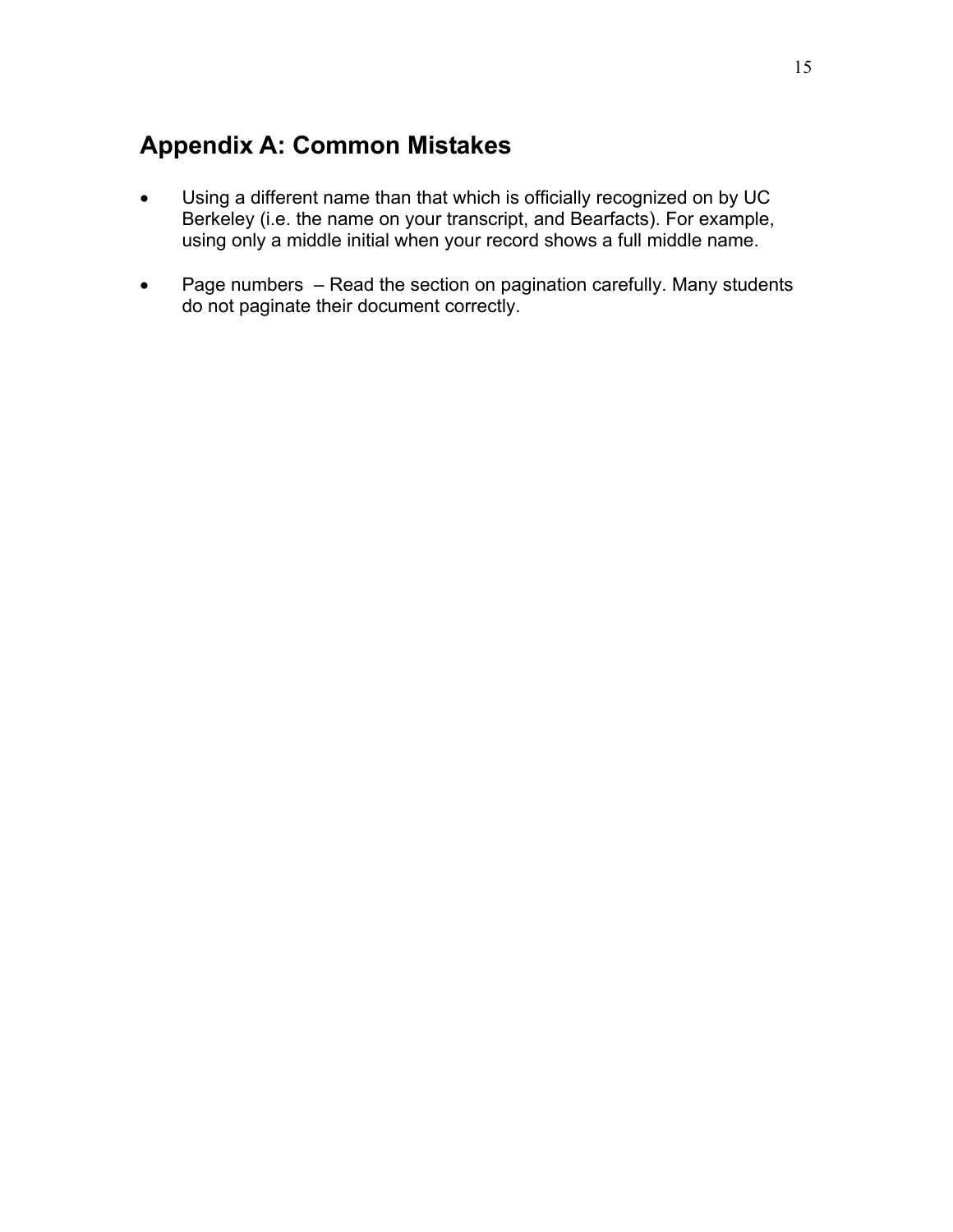## <span id="page-15-0"></span>**Appendix B: Mixed Media Guidelines**

In May, 2005, the Graduate Council established new guidelines for the inclusion of mixed media content in dissertations. It was considered crucial that the guidelines allow dissertations to remain as accessible as possible and for the longest period possible while balancing the extraordinary academic potential of these new technologies.

#### **Definitions and Standards**

The dissertation has three components: a core thesis, essential supporting material, and non-essential supplementary material.

**Core Thesis.** The core thesis must be a self-contained, narrative description of the argument, methods, and evidence used in the dissertation project. Despite the ability to present evidence more directly and with greater sophistication using mixed media, the core thesis must provide an accessible textual description of the whole project.

The core thesis must stand alone and be printable on paper, meeting the formatting requirements described in this document. The electronic version of the thesis must be provided in the most stable and universal format available currently Portable Document Format (PDF) for textual materials. These files may also include embedded visual images in TIFF (.tif) or JPEG (.jpg) format.

**Essential Supporting Material.** Essential supporting material is defined as mixed media content that cannot be integrated into the core thesis, i.e., material that cannot be adequately expressed as text. Your faculty committee is responsible for deciding whether this material is essential to the thesis. Essential supporting material does **not** include the actual project data. Supporting material is essential if it is necessary for the actual argument of the thesis, and cannot be integrated into a traditional textual narrative.

Essential supporting material **must** be submitted in the most stable and least risky format consistent with its representation (see below), so as to allow the widest accessibility and greatest chance of preservation into the future.

**Non-essential Supplementary Material.** Supplementary material includes any supporting content that is useful for understanding the thesis, but is not essential to the argument. This might include, for example, electronic files of the works analyzed in the dissertation (films, musical works, etc.) or additional support for the argument (simulations, samples of experimental situations, etc.).

Supplementary material is to be submitted in the most stable and most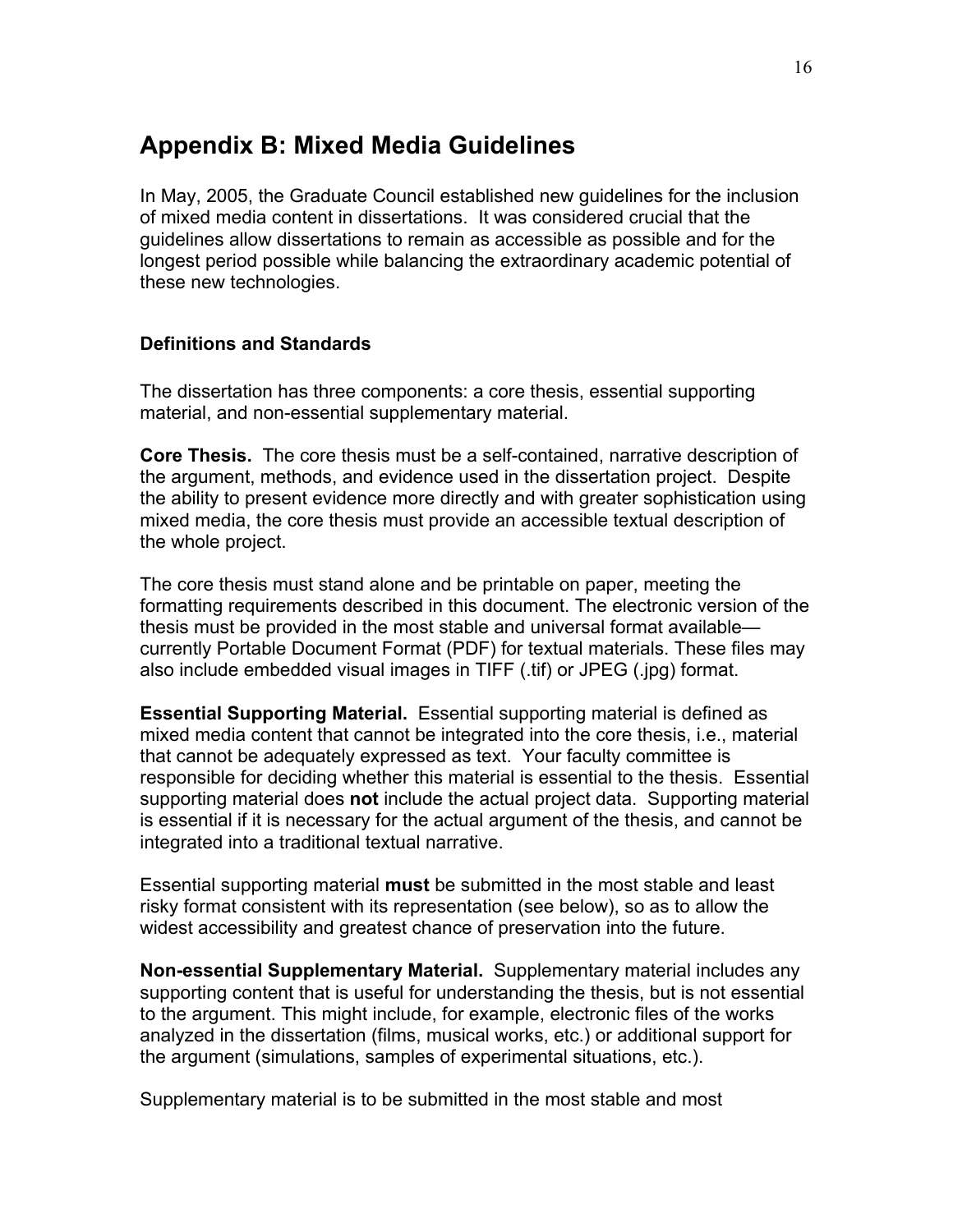accessible format, depending on the relative importance of the material (see below). Clearly label the CD, DVD, audiotape, or videotape with your name, major, dissertation title, and information on the contents. Only one copy is required to be filed with your dissertation. A second copy should be left with your department.

**Note**. ProQuest and the Library will require any necessary 3rd party software licenses and reprint permission letters for any copyrighted materials included in these electronic files.

#### **Electronic Formats and Risk Categories**

The following is a list of file formats in descending order of stability and accessibility. This list is provisional, and will be updated as technologies change. Faculty and students should refer to the Graduate Division website for current information on formats and risk categories.

| Category A: | PDF (.pdf)<br>TIFF (.tif) image files<br>WAV (.wav) audio files                                                                         |
|-------------|-----------------------------------------------------------------------------------------------------------------------------------------|
| Category B: | JPEG, JPEG 2000 (.jpg) image files<br>GIF (.gif) image files                                                                            |
| Category C: | device independent audio files (e.g., AIFF, MIDI, SND, MP3,<br>WMA, QTA)<br>note-based digital music composition files (e.g., XMA, SMF, |
| RMID)       | MPEG video                                                                                                                              |
| Category D: | other device independent video formats (e.g., QuickTime, AVI,<br>WMV)                                                                   |
| SVG)        | encoded animations (e.g., FLA or SWF Macromedia Flash,                                                                                  |

For detailed guidelines on the use of these media, please refer to the Library of Congress website for digital formats at [http://www.digitalpreservation.gov/formats/index.shtml.](http://www.digitalpreservation.gov/formats/index.shtml)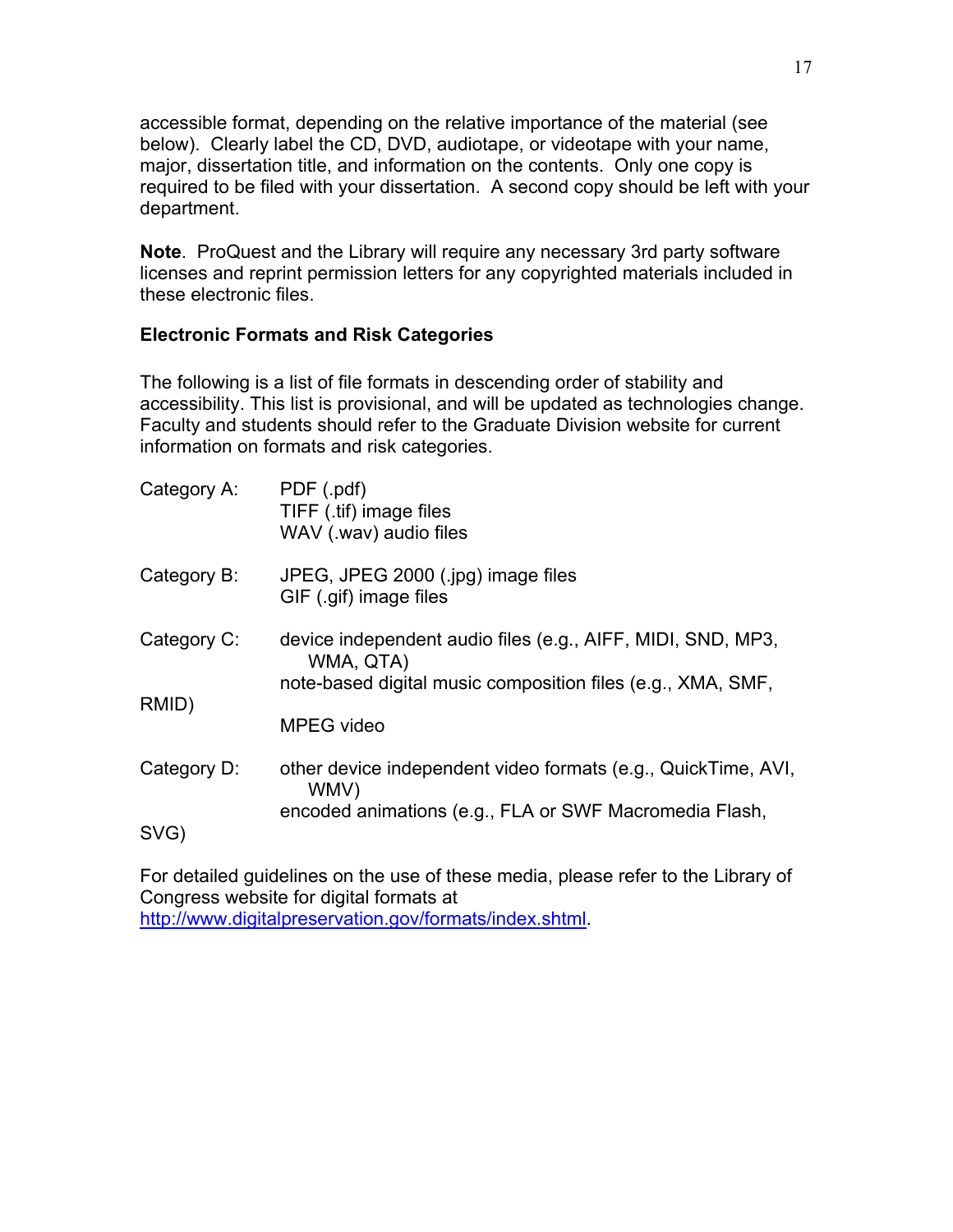# <span id="page-17-0"></span>**Appendix C: Title Page Variations**

## Required title page format Joint Doctoral Degree Programs

| The Relationship of Home Schooling for High School to Success in College |
|--------------------------------------------------------------------------|
| by                                                                       |
| Jennifer Rhonda Johnson                                                  |
| A dissertation submitted in partial satisfaction of the                  |
| requirements for the degree of                                           |
| Joint Doctor of Philosophy                                               |
| with San Francisco State University                                      |
|                                                                          |
| $\operatorname{in}$                                                      |
| Special Education                                                        |
| in the                                                                   |
| Graduate Division                                                        |
| of the                                                                   |
| University of California, Berkeley                                       |
| Committee in charge:                                                     |
| Professor John P. Doe, Co-chair                                          |
| Professor Thomas R. Smith, Co-chair                                      |
| Professor Josephine B. Jones                                             |
| Professor Howard C. Stag                                                 |
| Professor F. Robert Deer                                                 |
| Fall 2010                                                                |
|                                                                          |
|                                                                          |
|                                                                          |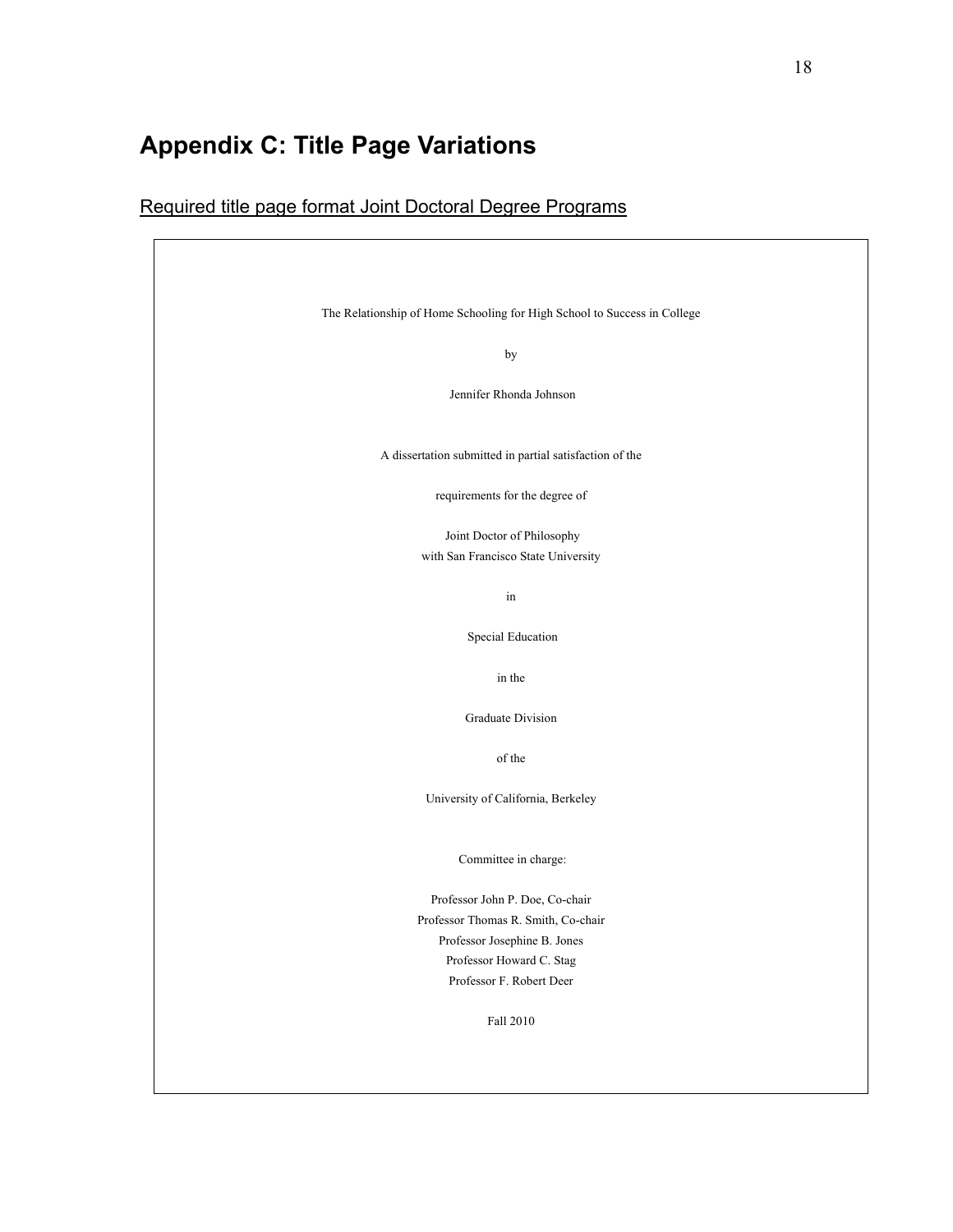#### Required title page format for student's with a Designated Emphasis

Compiling Real-Time Digital Signal Processing Applications on Multiprocessor Systems

by

Jennifer Jane Johnson

A dissertation submitted in partial satisfaction of the

requirements for the degree of

Doctor of Philosophy

in

Engineering-Electrical Engineering and Computer Sciences

and the Designated Emphasis

in

Communication, Computation, and Statistics

in the

Graduate Division

of the

University of California, Berkeley

Committee in charge:

Professor Jane D. Doe, Chair Professor John Smith Professor Herman Jones

Spring 2010